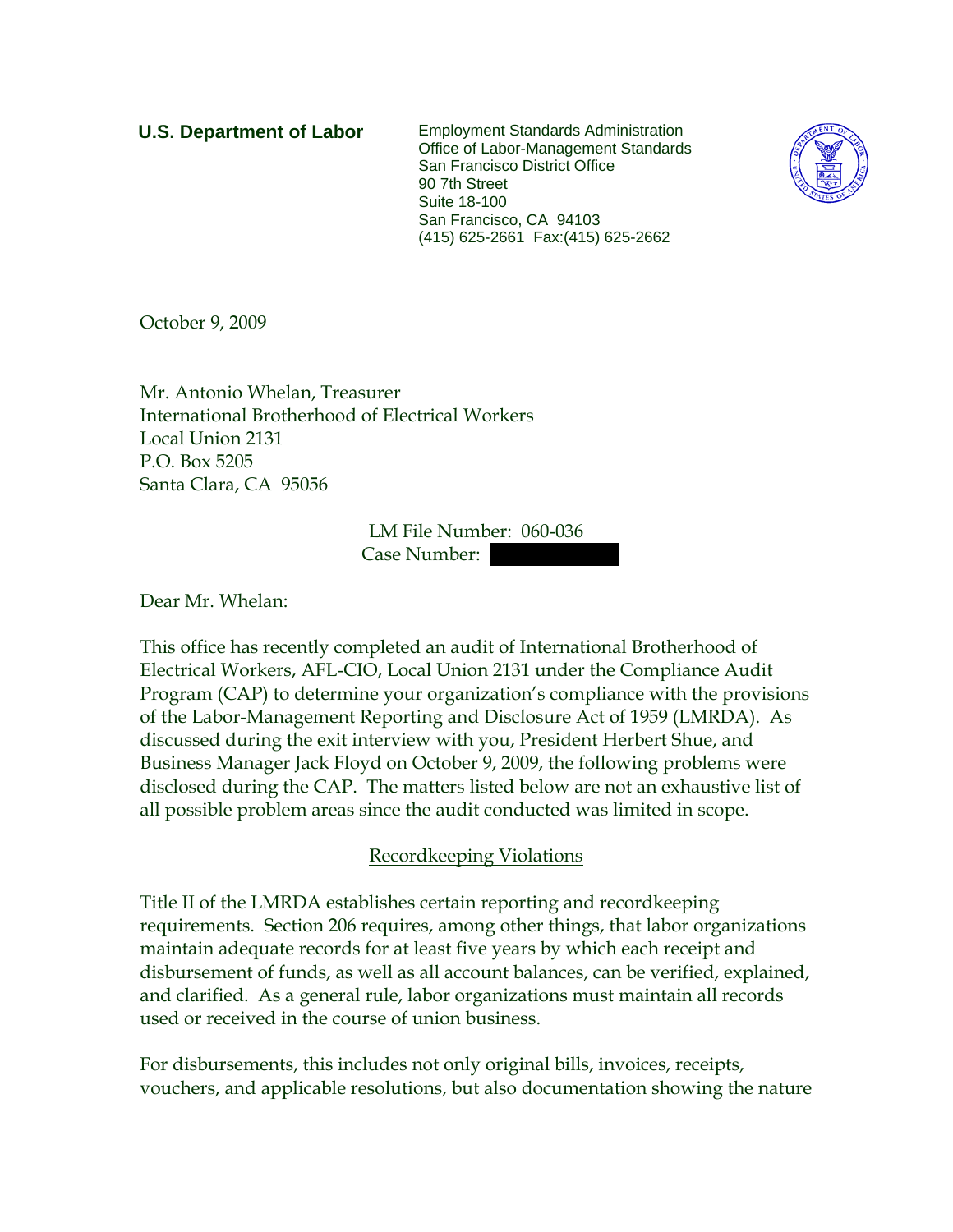of the union business requiring the disbursement, the goods or services received, and the identity of the recipient(s) of the goods or services. In most instances, this documentation requirement can be satisfied with a sufficiently descriptive expense receipt or invoice. If an expense receipt is not sufficiently descriptive, a union officer or employee should write a note on it providing the additional information. For money it receives, the labor organization must keep at least one record showing the date, amount, purpose, and source of that money. The labor organization must also retain bank records for all accounts.

The audit of Local 2131's 2008 records revealed the following recordkeeping violation:

General Reimbursed and Credit Card Expenses

Local 2131 did not retain adequate documentation for credit card expenses for travel, meals, lodging, and other expenses incurred by union officers and employees totaling at least \$3,865.30.

As previously noted above, labor organizations must retain original receipts, bills, and vouchers for all disbursements. The president and treasurer (or corresponding principal officers) of your union, who are required to sign your union's LM report, are responsible for properly maintaining union records.

Based on your assurance that Local 2131 will retain adequate documentation in the future, OLMS will take no further enforcement action at this time regarding the above violations.

## Other Violation

Inadequate Bonding

The audit revealed a violation of LMRDA Section 502 (Bonding), which requires that union officers and employees be bonded for no less than 10 percent of the total funds those individuals or their predecessors handled during the preceding fiscal year.

The audit revealed that Local 2131's officers and employees were not bonded for the minimum amount required at the time of the audit. However, the union obtained adequate bonding coverage and provided evidence of this to OLMS during the audit. As a result, OLMS will take no further enforcement action regarding this issue.